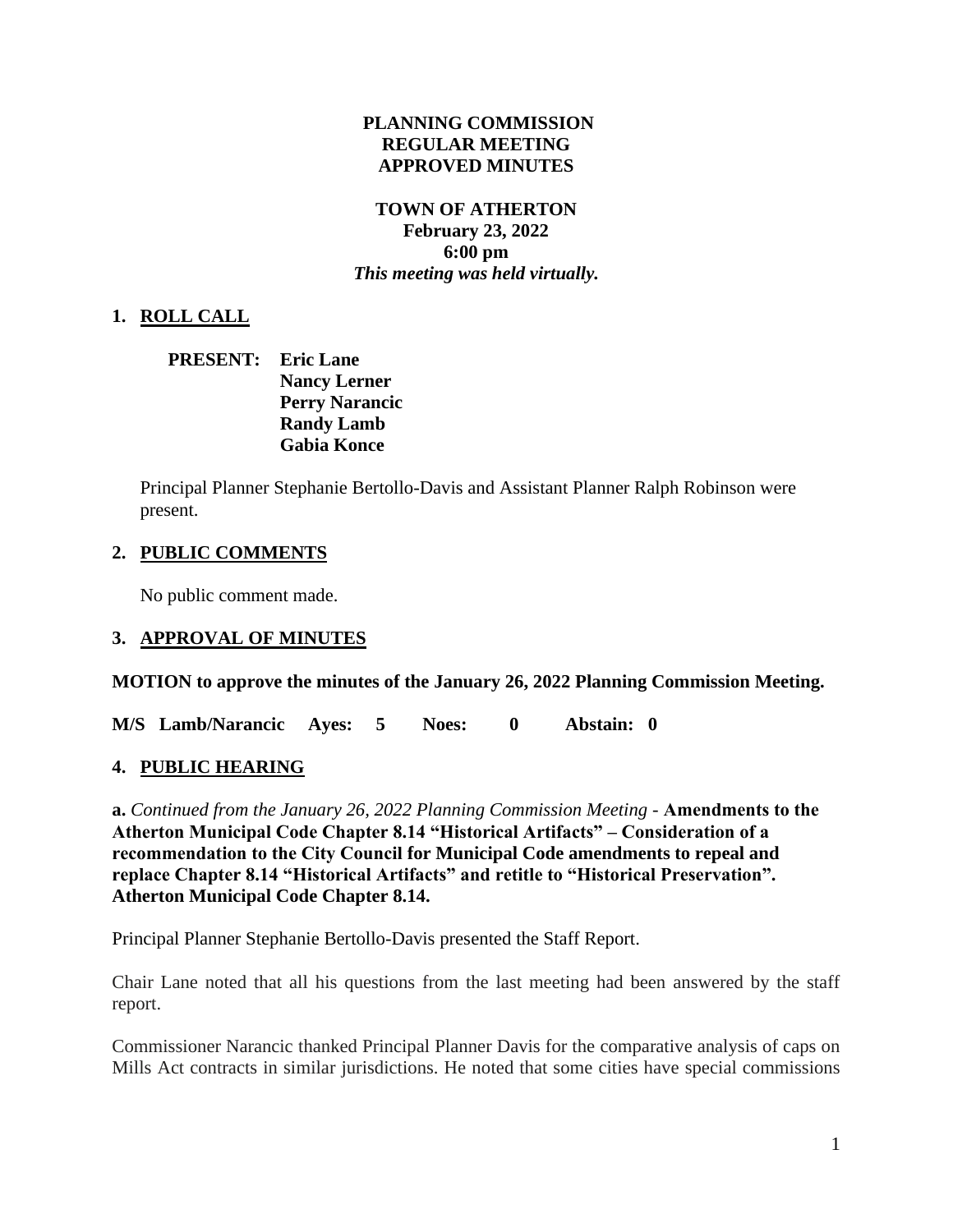for determining historic status, while that work is done in Atherton by the City Council, which he supports.

Principal Planner Davis added that such commissions tend to play an advisory role, with City Councils in other jurisdictions making the final decision on historic designations.

Commissioner Lerner stated that she would clarify that the ordinance be titled "Historic" and not "Historical" preservation for consistency.

Commissioner Konce asked if there is a way for a homeowner to be exempted from Mills Act contracts if a property is sold, for example.

Principal Planner Davis stated that language within the contracts stipulates the conditions under which the contract can be terminated.

Senior Appraiser Christine Talivaa-Aguerre added that Mills Act contracts are recorded against the property and stay in place even with a sale.

Chair Lane asked if owners could follow a process for cancelling the contracts.

Ms. Talivaa-Aguerre said that there is a penalty fee for cancelling the contract within the 10-year period it runs during.

Commissioner Konce added there are a lot of older properties in Atherton that get sold and redeveloped, so there would be a penalty fee to exit the contract.

Commissioner Lamb said he is for historic preservation but stated his concerns around over encumbering the Planning Staff and Planning Commission with these contracts. People will do anything to avoid property taxes, so he does not want a lot of blowback coming to staff or the Commission over these contracts.

Open Public Hearing.

Closed Public Hearing.

Chair Lane stated understanding for Commissioner Lamb's position that these types of contracts can become cumbersome or misused, which makes it important early on to monitor the types of requests the Town is receiving for these contracts. This Ordinance began with City Council, however, who started this process and sent it to the Planning Commission to make sure the Ordinance makes sense.

Principal Planner Davis added that the draft Ordinance creates a separate process for preserving the historic integrity of a home. There are the existing processes for achieving a historic designation, which anyone can undertake now, and which has its own strict criteria not regulated by the Town. Once that designation is achieved, then an applicant may come to the Town to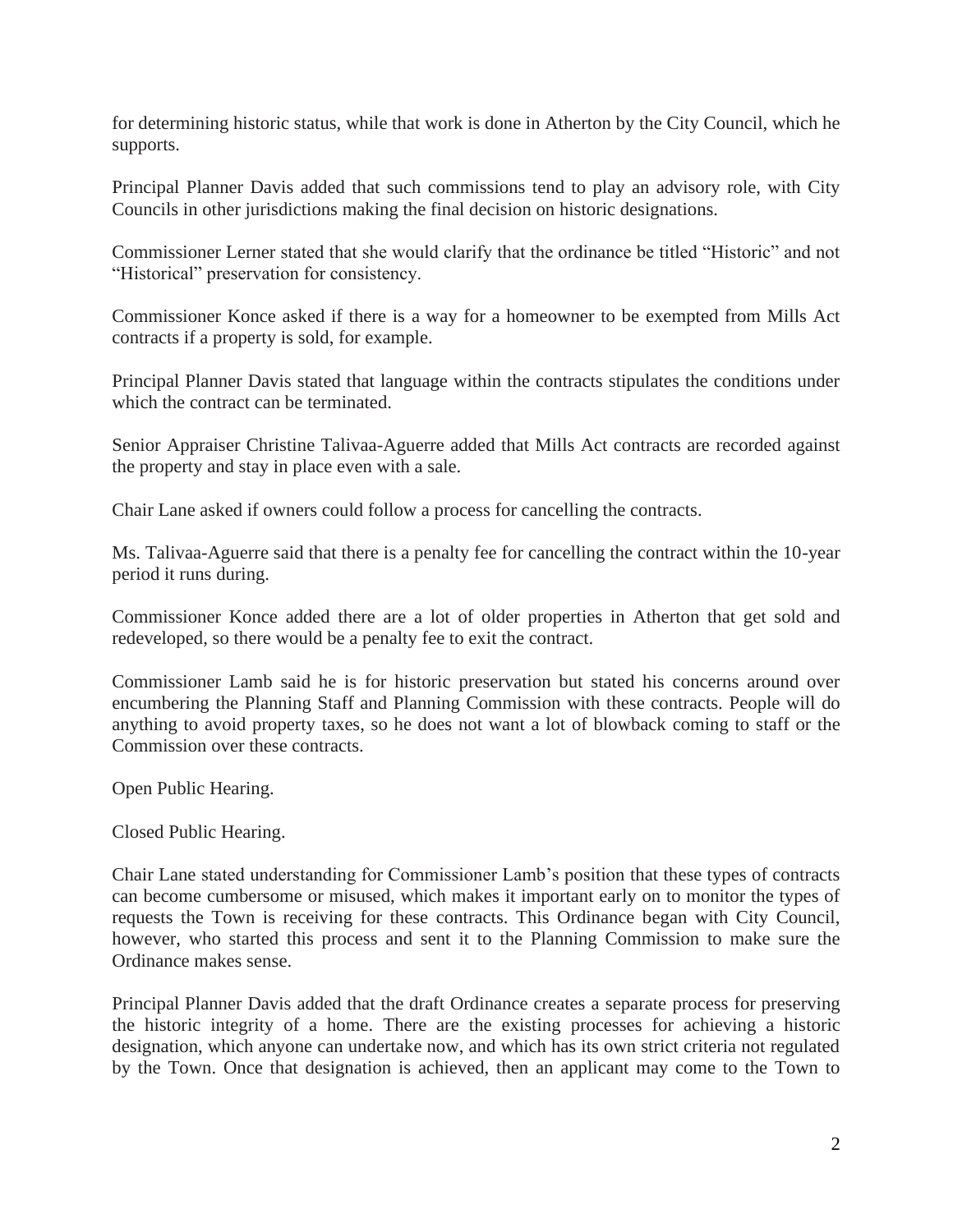pursue a Mills Act contract. However, not every property that pursues a historic designation may want to pursue a Mills Act contract.

Commissioner Lamb asked who becomes the decision maker on who is eligible for a Mills Act contract.

Principal Planner Davis stated that new contracts would go first to Planning Commission and then to City Council for final approval.

Commissioner Konce asked if the Town has records for floor plans or building plans for historic homes? Her understanding is some of that information is not available from her experience.

Principal Planner Davis stated that the records available with the Town varies, but the onus is on the applicant to provide proper documentation demonstrating historic character of the home.

Commissioner Konce's feeling is there are very few homes in the Town that would even qualify based on the standards for historic homes.

Chair Lane asked clarifying question on direction from City Council to review and provide a recommendation for the Ordinance.

Principal Planner Davis stated that Staff and the City Council have studied the question of historic preservation. The current Ordinance may be sent to City Council with suggested changes from the Commission. The Commission may also recommend that the Council not pass the Ordinance.

Chair Lane stated belief that this is a step toward having design standards, which creates a new excitement for the Planning Commission and City Council. He suggested an evaluation of the Ordinance be performed in a year on its effectiveness and the amount of work created by it.

Commissioner Lamb reiterated desire to support staff and make it easy for them to make decisions and support those decisions. His feeling is that the Ordinance is half-baked and that it will create dissension in the future.

Commissioner Konce added that the standards for preserving historic integrity make it unappealing for many people to apply for such a designation.

Chair Lane asked Principal Planner Davis her opinion on whether the Ordinance would make things harder or easier for staff.

Principal Planner Davis said she does not anticipate receiving many applications based on the Ordinance.

Commissioner Narancic said he shares the concerns of the other commissioners. There is always an exercise in judgement that happens with new standards, and he believes there is a fair set of decision-making criteria within the Ordinance for making those judgements.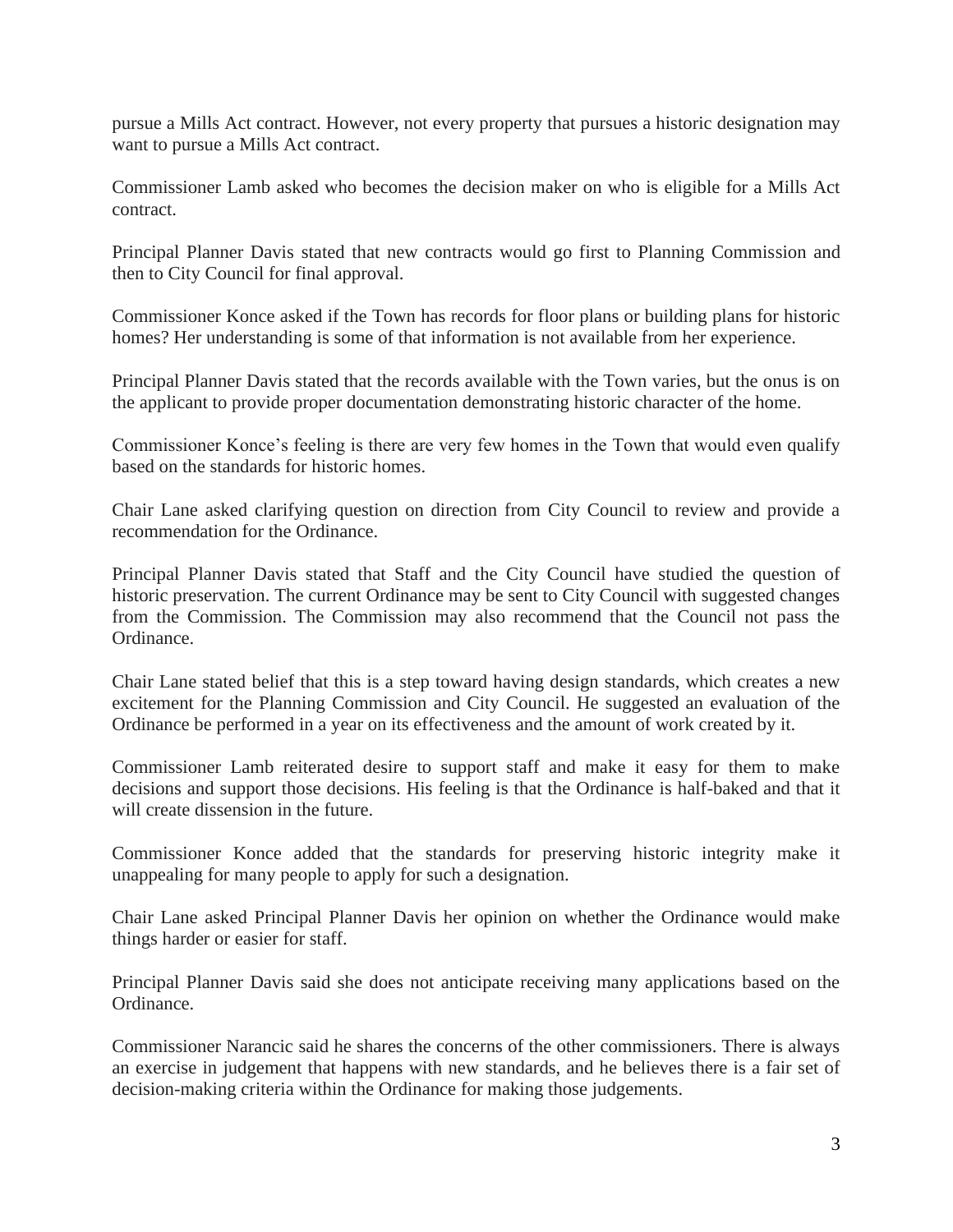**MOTION to approve a recommendation that the City Council adopt amendments to repeal and replace Chapter 8.14 "Historical Artifacts" and retitle to "Historic Preservation" based on the finding and for the reasons as outlined in the Staff Report.**

**M/S Narancic /Lerner Ayes: 4 Noes: 1 Abstain: 0**

**b. Special Structures Permit (SSP) – 196 Patricia Drive, Atherton (APN 059-282-130) – Request for a Special Structures Permit to allow for a detached accessory structure (pool) to have a reduced front yard setback. Atherton Municipal Code Chapters 17.15, 17.32, 17.40.**

Principal Planner Stephanie Bertollo-Davis presented the Staff Report.

Chair Lane asked clarifying question regarding coping around pool and whether there is an enclosing fence. He wants to be sure the applicant is not creating an attractive nuisance.

Open Public Hearing.

Project Representative Jason Alden, architect, clarified that outline around the pool is part of the hardscape. The property has a fence surrounding it, but no fencing just around the pool. The whole area will be closed off. Applicants met with Town Arborist and determined that locating the pool elsewhere would have impacts on heritage trees. Proposed location also locates pool further from neighbors, reducing noise and impacts on neighbors. Additional tree plantings and landscape screening will further screen pool from public right-of-way.

Chair Lamb asked if applicants had reached out to neighbors regarding the project.

Project Representative Paul Nikcevic, homeowner, stated he reached out to neighbors as part of previous Variance process for the house.

Chair Lamb asked if any public comments had been received regarding the project.

Principal Planner Davis said no public comments had been received.

Jon Duane, neighbor at 178 Patricia, commented that he did not receive any outreach from the applicant.

Mr. Nikcevic said he had spoken to Mr. Duane's spouse.

Mr. Duane asked if pool house on plans is existing or proposed and what the setback of the structure is.

Mr. Alden added that the structure is a new ADU that complies with the Town's development standards and is 6' off the property line.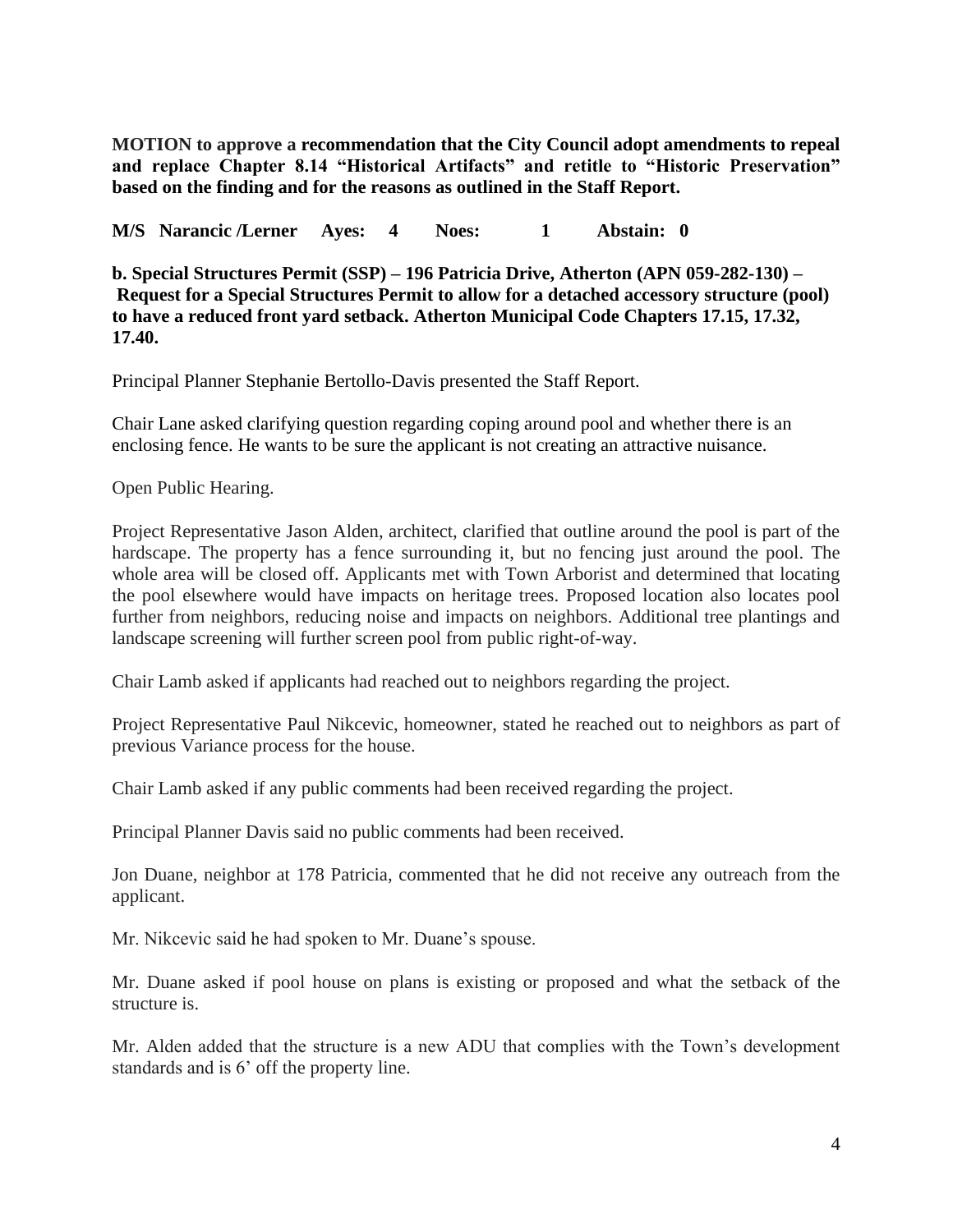Closed Public Hearing.

**MOTION to approve the Special Structures Permit at 196 Patricia Drive based on the findings and subject to the conditions listed in the draft Special Structures Permit to allow a detached accessory structure (swimming pool) to have the same front yard setback for the main residence.**

**M/S Lane/Lamb Ayes: 5 Noes: 0 Abstain: 0**

**c. Special Structures Permit (SSP) – 151 Laurel Street, Atherton (APN 061-370-020) – Request for a Special Structures Permit to allow for a detached accessory building (garage) to have a reduced front yard setback. Atherton Municipal Code Chapters 17.15, 17.32, 17.40.**

Assistant Planner Ralph Robinson presented the Staff Report.

Open Public Hearing.

Project Representative Megan Jones discussed alternatives that were explored for location of the garage and constraints on the site. Locating the garage off the existing driveway was determined to be the most logical location. The new garage will match the materials and design of the existing structures. Outreach was done to adjacent neighbors, with no feedback received either way.

Project Representative Lauren Goldman stated owner's intent for garage to blend in with the existing property. Also wanted to keep garage away from existing house and not add more driveway area to the property.

Closed Public Hearing.

**MOTION to approve the Special Structures Permit to allow a detached accessory building (garage) to have the same front yard setback as the main residence at 151 Laurel Street based on the findings and for the reasons enumerated in the staff report, subject to the conditions listed in the Special Structures Permit certificate.**

**M/S Narancic/Lamb Ayes: 5 Noes: 0 Abstain: 0**

## **5. STAFF REPORTS**

Principal Planner Davis noted that a first reading of the SB 9 Ordinance was approved by the City Council. The Planning Commission's decision regarding a Heritage Tree Removal permit at 1 Elm was also appealed to the City Council, with the City Council approving the application.

The next regular meeting of the Planning Commission will be March 23, 2022.

# **6. COMMISSIONERS' REPORTS**